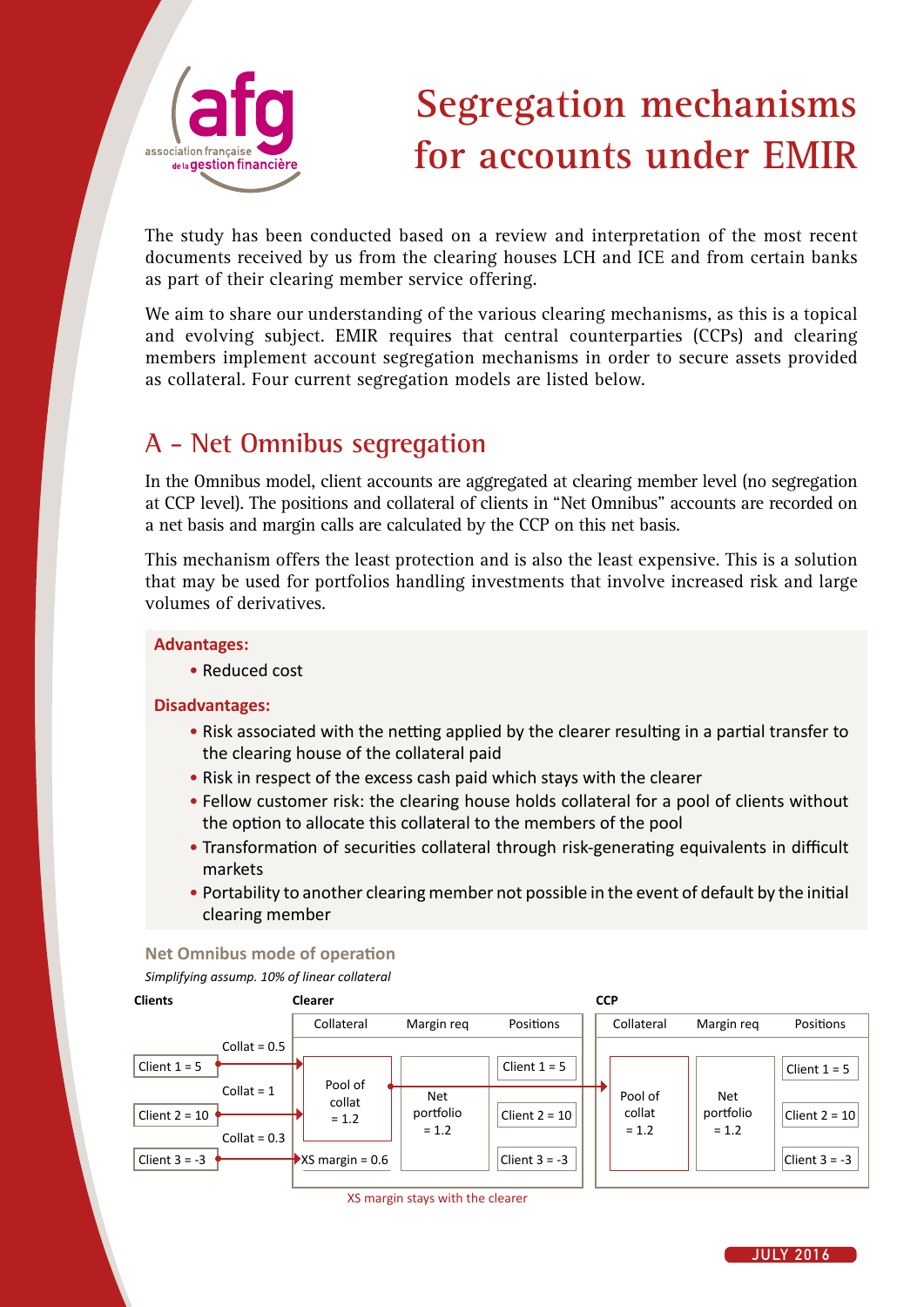### **B - Gross Omnibus segregation**

As a reminder, in the Omnibus model, client accounts are aggregated at clearing member level (no segregation at CCP level). The positions of clients in "Gross Omnibus" accounts are however recorded on a separate (gross) basis and margin calls are calculated by the CCP on each position. Positions and collateral are still commingled however.

This mechanism is promoted by clearing members; while it is more secure than the Net Omnibus model, it does not eliminate risk.

Omnibus Gross Value Omni could prove to be the logical choice for many management companies, as it seems to offer the best compromise among security, ease of implementation and cost. The sponsored principal offerings currently under development may be an alternative.

### **Advantages:**

- Model promoted by clearers
- Greater security than Net Omnibus
- The OSA Gross Value Omni account allows pooling to be limited to a group of known and accepted clients (such as funds belonging to a single management company)

### **Disadvantages:**

- Risk for excess cash if it stays with the clearer
- Fellow customer risk: the clearing house holds collateral for a pool of clients without the option to allocate this collateral to the members of the pool
- Transformation of securities collateral through risk-generating equivalents in difficult markets
- Portability to another clearing member is possible in theory but complicated and untested, calling into question its operational feasibility

### **Gross Omnibus mode of operation**

*Simplifying assump. 10% of linear collateral*



XS margin stays with the clearer **Depending** *XS* margin paid to the CCP *Depending on the contract*

### **C - Individually Segregated Accounts (ISAs)**

This model separates clients' accounts and clearing members' accounts, thus enabling the CCP to calculate the level of collateral and margin calls at the most granular level (the fund).

ISAs are the most secure mechanism but are more expensive. Management companies may opt for this model to provide maximum security for all portfolios or for certain sensitive portfolios.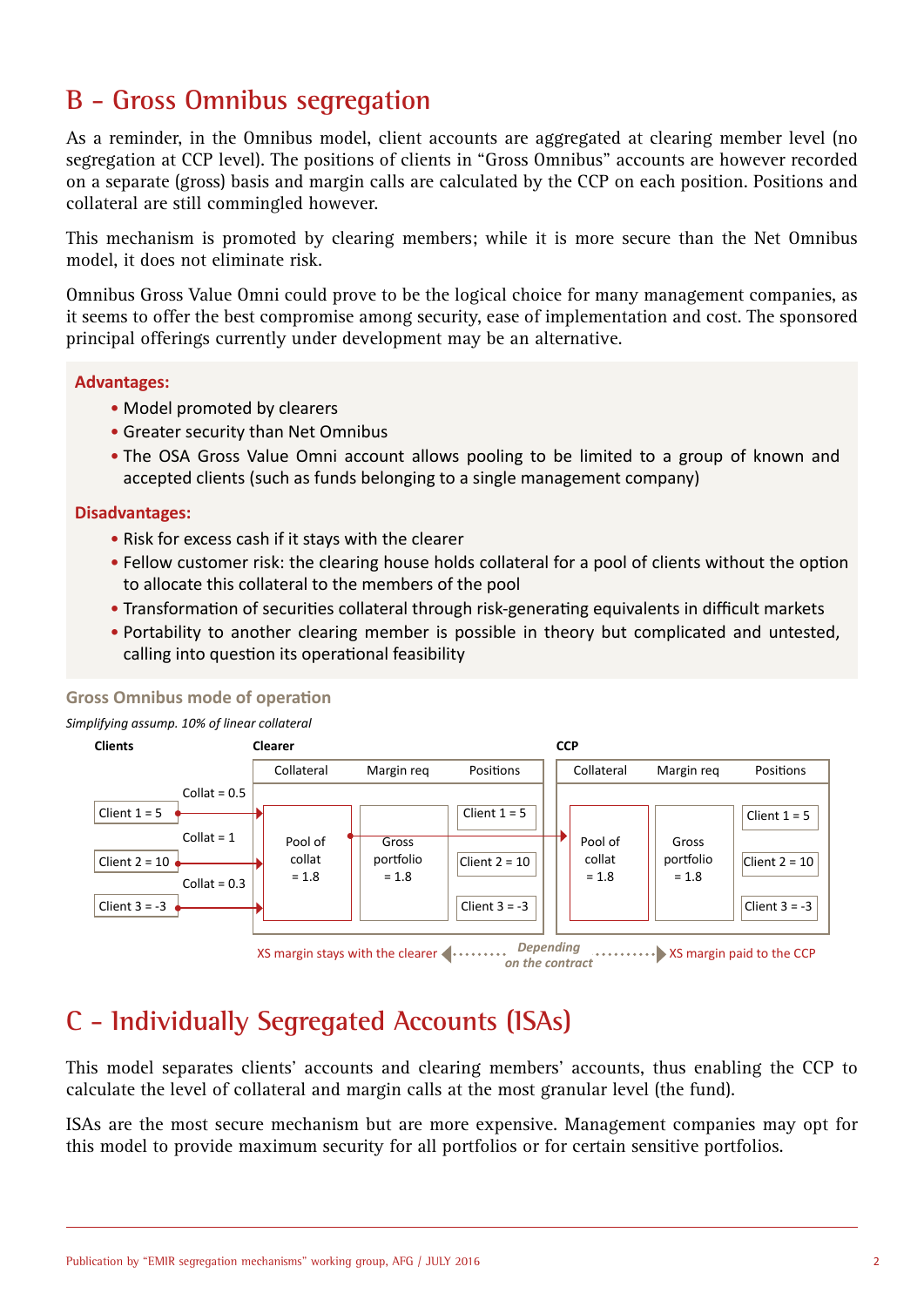### **Advantages:**

Assurance that securities provided as collateral will be returned, which is more secure compared with the return of equivalent securities in distressed markets when valuations are difficult. It also allows to post collateral for funds that do not accept the transformation.

#### **Disadvantages:**

- Offers protection in principle, but this has not been tested in a real situation
- Clearing members are reluctant to implement this type of segregation
- Pre-funding is sometimes required
- Greater cost

#### **ISA mode of operation**

**Sponsored principal diagram**

*Simplifying assump. 10% of linear collateral*



### **D - Sponsored principal method**

The method of operating as a principal with CCPs, by using a sponsor and no clearing member, is an emerging, alternative mechanism currently only offered by certain clearing houses. While it is an interesting concept, the operational procedures are not yet known.

| Clients (principal) | <b>CCP</b>                                            |                  |                 |
|---------------------|-------------------------------------------------------|------------------|-----------------|
|                     | Margin req                                            | Collateral       | Positions       |
| Collat = $0.5$      |                                                       |                  |                 |
| Client $1 = 5$      | Client $1 = 0.5$                                      | Client $1 = 0.5$ | Client $1 = 5$  |
| $Collat = 1$        |                                                       |                  |                 |
| Client $2 = 10$     | Client $2 = 1$                                        | Client $2 = 1$   | Client $2 = 10$ |
| $Collat = 0.3$      |                                                       |                  |                 |
| Client $3 = -3$     | Client $3 = 0.3$                                      | Client $3 = 0.3$ | Client $3 = -3$ |
|                     | XS margin retained by the CCP (if any)                |                  |                 |
|                     | Sponsor                                               |                  |                 |
|                     | Contributes to the default fund                       |                  |                 |
|                     | Contributes to the default management                 |                  |                 |
| the Cong            | process<br>Optional back-office function delegated to |                  |                 |
|                     | flow management                                       |                  |                 |